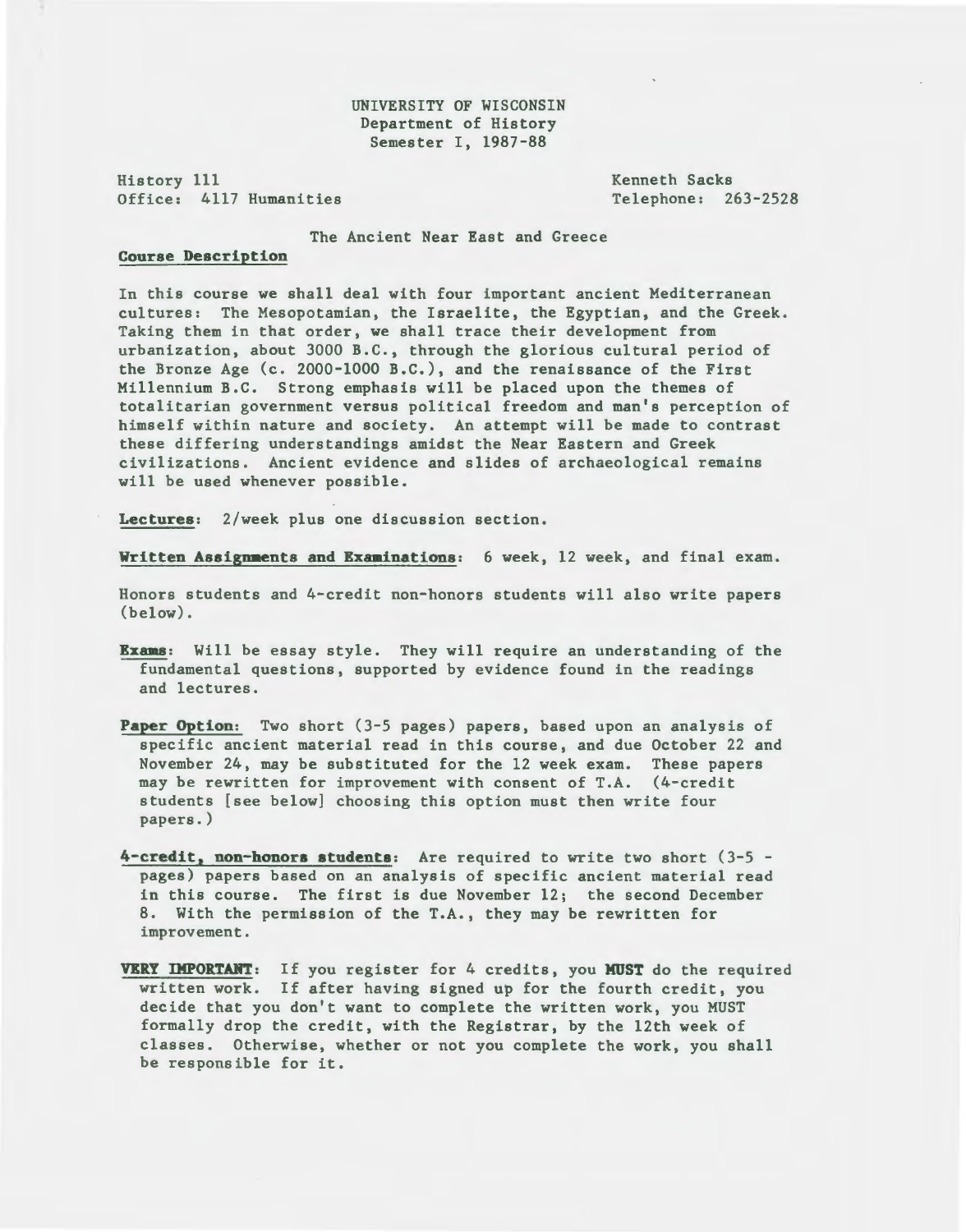**Honors students:** Will participate in a discussion with the instructor. You will choose your own paper topics or projects.

**Grading:** 3 units: approximately 25% for the 6 and 12 week exams (or paper option); 10% for participation in discussion sections; 40% for the final exam.

4 units: approximately 20% for the 6 and 12 week exams and papers; 10% for participation in discussion sections; 30% for the final.

## **Books to be Purchased:**

Carl Roebuck, The World of Ancient Times James B. Pritchard, The Ancient Near East, vol. I John A. Wilson, The Culture of Ancient Egypt Herodotus, The Persian Wars Sophocles, The Oedipus Cycle of Sophocles Revised Standard Bible

## **Lectures:**

I. Introduction: History and Oriental Despotism Roebuck, 3-17

II. Mesopotamia

- 1. Early Mesopotamia and Babylonian Society Roebuck, 19-32 Pritchard, 28-39
- 2. From Sargon to Hammurabi Roebuck, 32-46 Pritchard, 85-86, 133-167
- 3. Mesopotamian literature: the Creation Story Pritchard, 31-19
- 4. Mesopotamian world outlook Pritchard, 40-76
- 5. Assyria Roebuck, 141-153 Pritchard, 188-208
- 6. Persia (2 lectures) Roebuck, 157-170 Herodotus I, 95-216
- 7. Slide lecture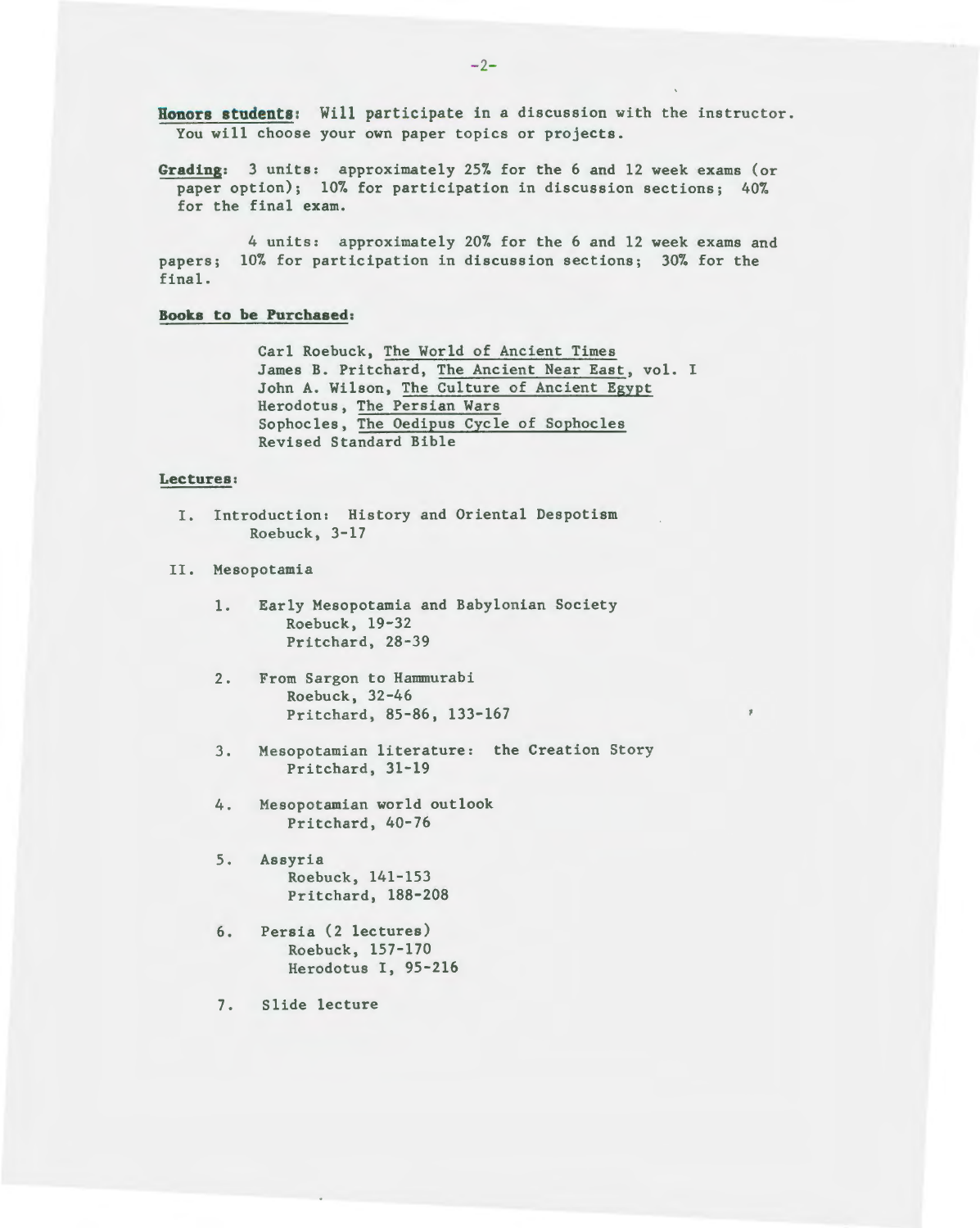III. The Hebrews

- 1. From Foundations to David Roebuck, 125-135 I Samuel, 1-24, 31 II Samuel, 1-20 I Kings, 1 Pritchard, 231, 267-274
- 2. From the Glory of Solomon to the Exile I Kings, 1-12, II Kings, 18-25
- 3. Covenant and Prophecy Genesis 1: 24-31 Exodus, 19-24 Isaiah, 40, 44, 49 Pritchard, 278-282

6 WEEK EXAM: OCTOBER 22

IV. Egypt

- 1. Early Egypt: Pyramids to the Middle Kingdom Wilson, 43-153 Pritchard, 1-2, 5-11, 234-243
- 2. From the Hyksos to the Empire Wilson, 154-205 Pritchard, 173-182, 225-226, 262-277
- 3. The Strange Case of Ikhnaton/Fall of the Empire Wilson, 206-288 Pritchard, 184-186
- V. Greece
	- 1. Myceanaean Age (2 lectures) Roebuck, 101-119
	- 2. Transition to a Classical Mentality (Shame to Guilt Culture) No readings
	- 3. Sparta Roebuck, 174-203 Herodotus VI, 56-60
	- 4. Athens Roebuck, 203-216 Herodotus I, 59-64; V, 55-73, 94-95

12 WEEK EXAM: NOVEMBER 24

 $\Delta$ 

 $\mathbf{I}$